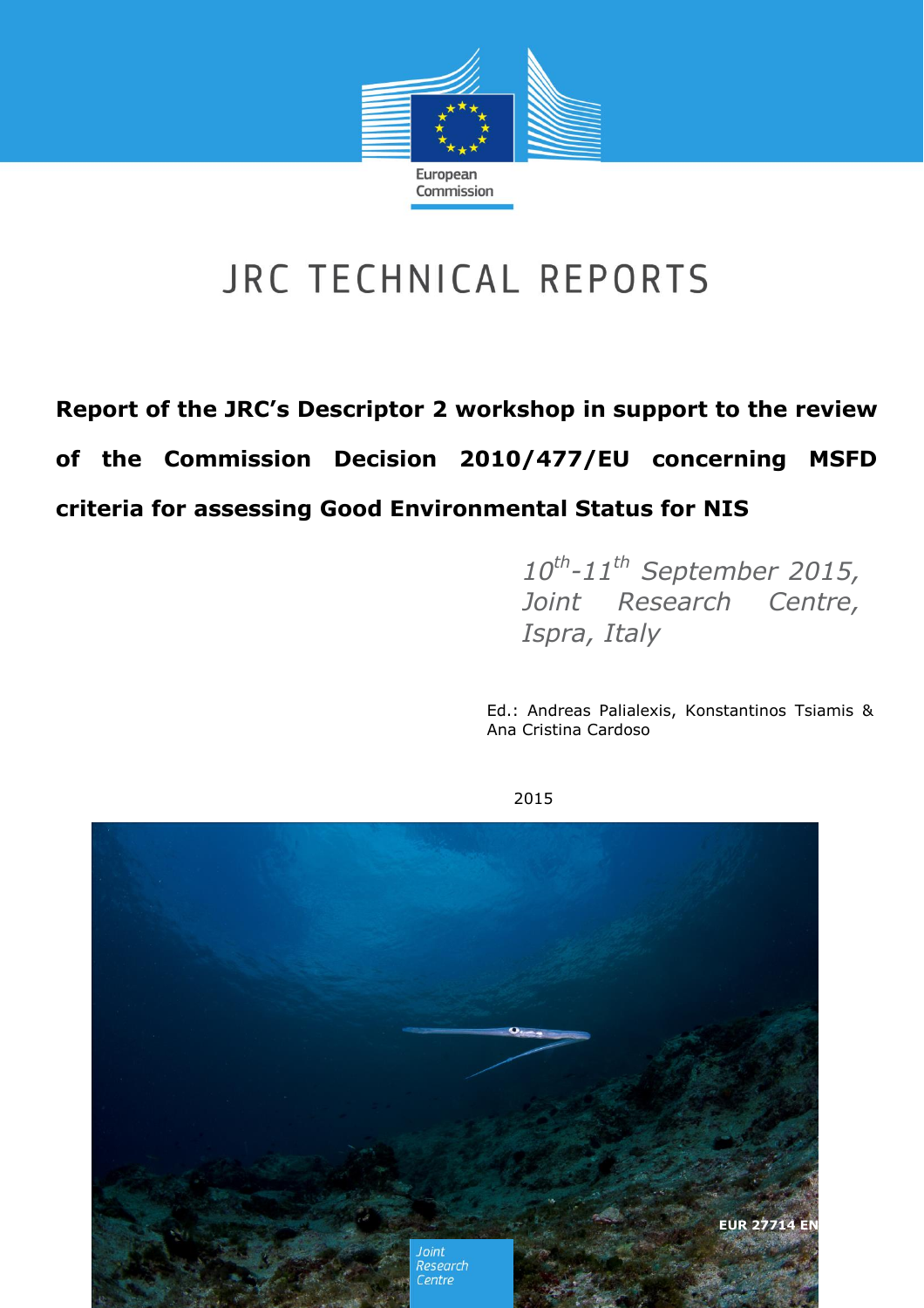Report of the JRC's Descriptor 2 workshop in support to the review of the Commission Decision 2010/477/EU concerning MSFD criteria for assessing Good Environmental Status for NIS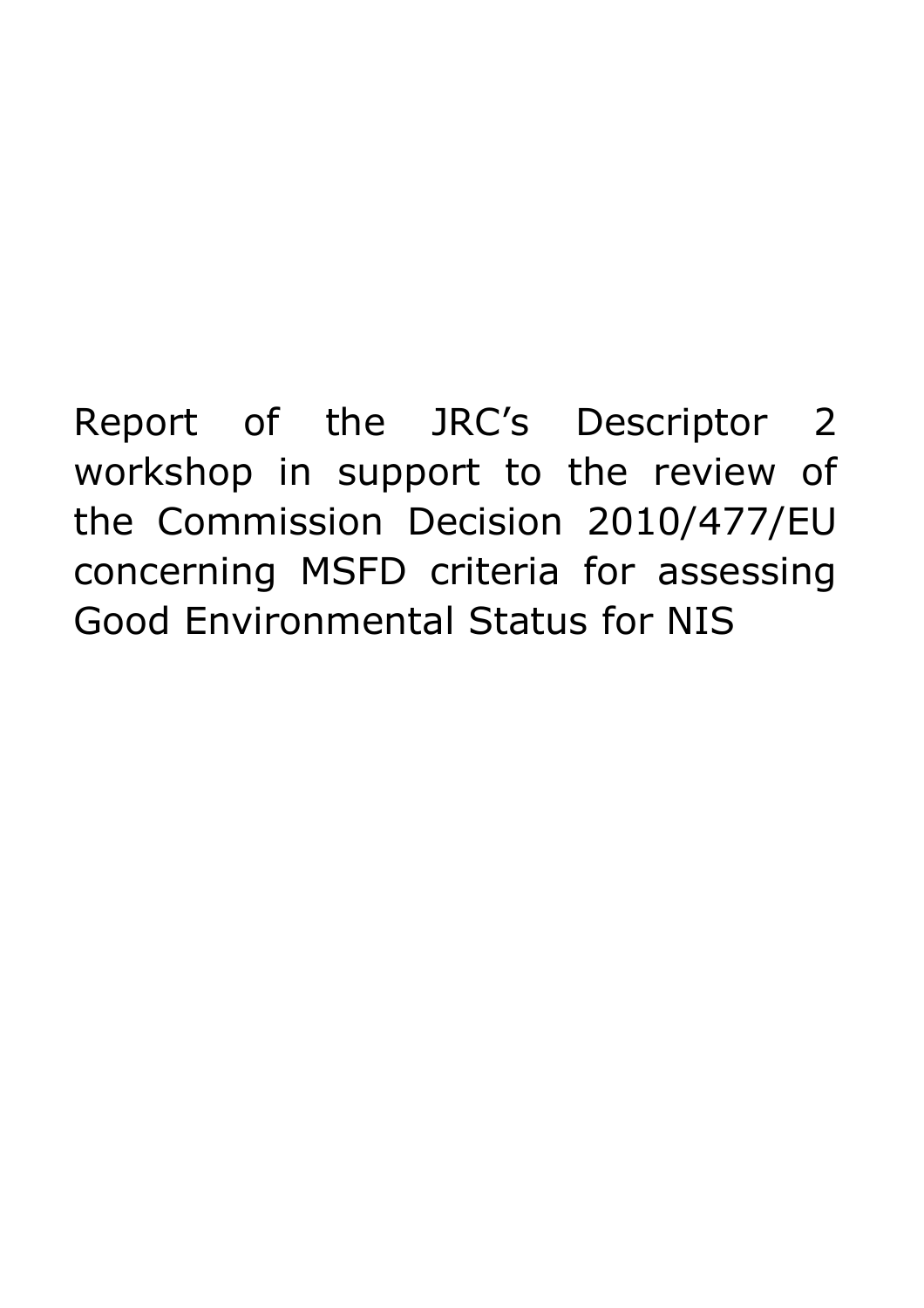This publication is a Technical report by the Joint Research Centre, the European Commission's in-house science service. It aims to provide evidence-based scientific support to the European policy-making process. The scientific output expressed does not imply a policy position of the European Commission. Neither the European Commission nor any person acting on behalf of the Commission is responsible for the use which might be made of this publication.

#### **JRC Science Hub**

https://ec.europa.eu/jrc

JRC99226

EUR 27714 EN

ISBN 978-92-79-54648-8 (print) ISBN 978-92-79-54647-1 (PDF)

ISSN 1018-5593 (print) ISSN 1831-9424 (online)

doi:10.2788/486618 (print) doi:10.2788/628072 (online)

© European Union, 2015

Reproduction is authorised provided the source is acknowledged.

Printed in Luxembourg

All images © European Union 2015, the front cover image has kindly provided by Yannis Issaris, 2014. Source: www.yissaris.com

How to cite: Palialexis A., Cardoso A. C., Tsiamis K. Alemany F., Cheilari A., Guérin L., Hoppe K., Kabuta S., Mavri B., Miossec L., Ojaveer H., Orlando-Bonaca M., Ouerghi A. and Tidbury H.; Report of the JRC's Descriptor 2 workshop in support to the review of the Commission Decision 2010/477/EU concerning MSFD criteria for assessing Good Environmental Status for NIS; EUR 27714; doi:10.2788/628072.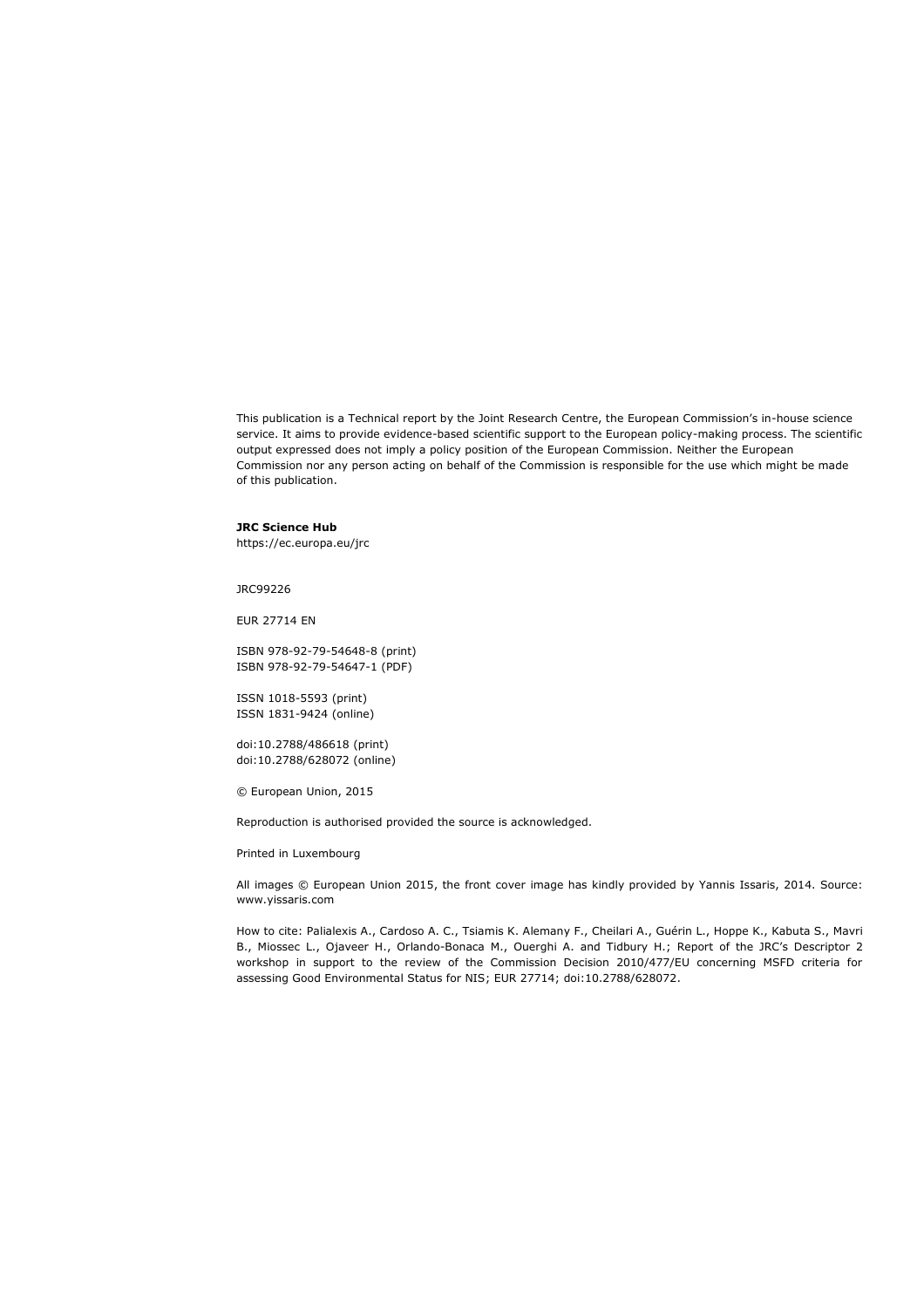# **Table of contents**

| 3. Exchange of information on indicators and methodological standards  6 |  |
|--------------------------------------------------------------------------|--|
| 4. Exchange of information on GES threshold values and reference points  |  |
|                                                                          |  |
|                                                                          |  |
|                                                                          |  |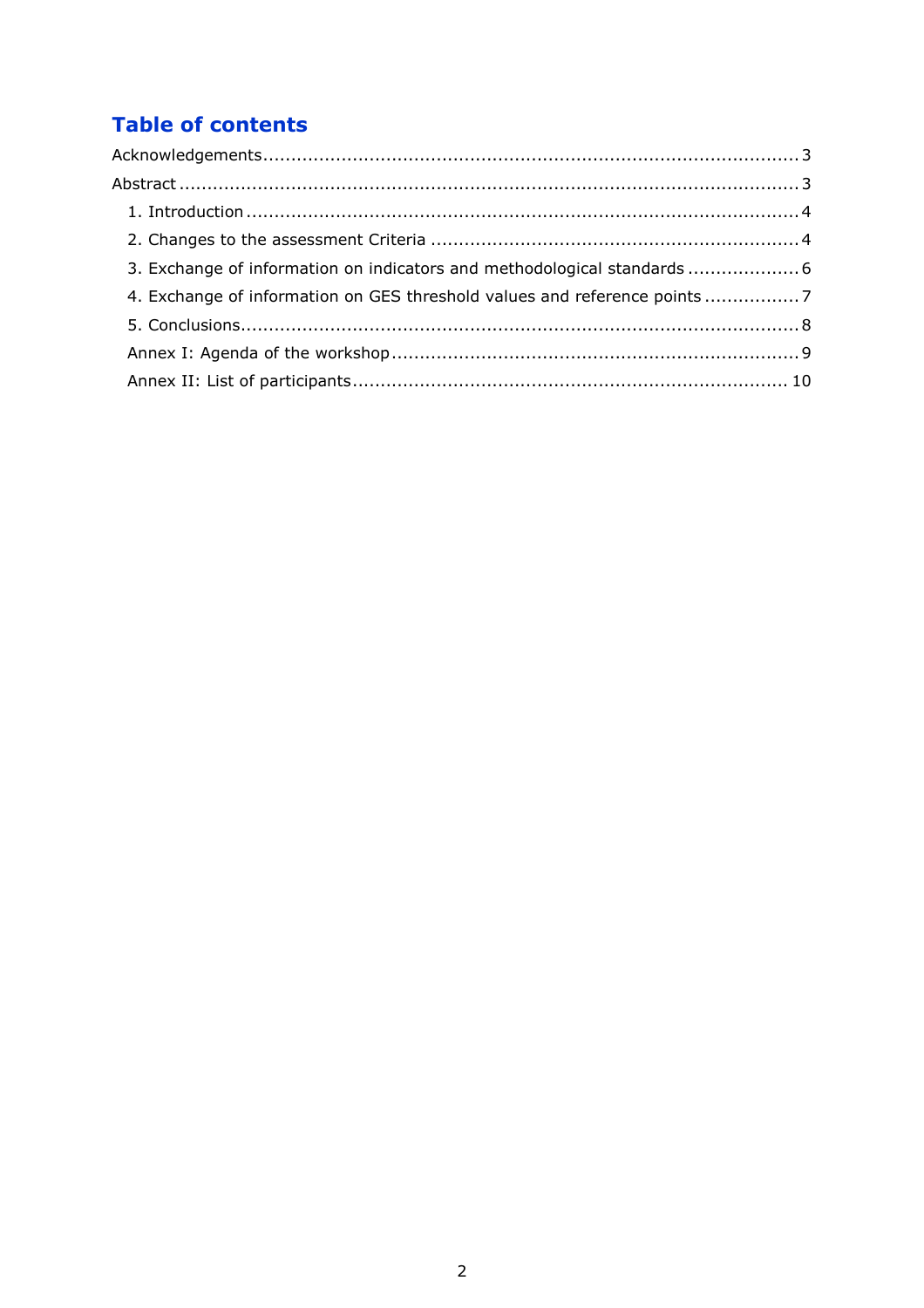#### <span id="page-4-0"></span>**Acknowledgements**

The cover image has been kindly provided by Yiannis Issaris (http://www.yissaris.com/).

#### <span id="page-4-1"></span>**Abstract**

The Marine Strategy Framework Directive (MSFD) workshop on non-indigenous species (NIS, MSFD D2), held in Ispra JRC  $(10^{th} - 11^{th}$  of September 2015) aimed to provide clear proposals and conclusions on some of the outstanding issues identified in the D2 review process and included in the related manual (D2 review manual, May 2015: [https://circabc.europa.eu/sd/a/cd4bbd6a-454a-40db-b805-](https://circabc.europa.eu/sd/a/cd4bbd6a-454a-40db-b805-52fb195d4e56/COMDEC_Review_D2_V6.pdf)

[52fb195d4e56/COMDEC\\_Review\\_D2\\_V6.pdf\)](https://circabc.europa.eu/sd/a/cd4bbd6a-454a-40db-b805-52fb195d4e56/COMDEC_Review_D2_V6.pdf) in support to the review of Commission Decision 2010/477/EU. This report is complementing the Commission Decision 2010/477/EU review manual (JRC96884) and presents the final result of the scientific and technical review concluding phase 1 of the review of the Commission Decision 2010/477/EU in relation to Descriptor 2. The review has been carried out by the EC JRC together with experts nominated by EU Member States, and has considered contributions from the GES Working Group in accordance with the roadmap set out in the MSFD implementation strategy (agreed on at the 11th CIS MSCG meeting).

The main issues addressed and tackled in this workshop's report are:

- Proposed changes in D2 assessment criteria;
- Indicators and methodological standards;
- GES threshold values and reference points;
- Way forward.

The views expressed in the document do not necessarily represent the views of the European Commission.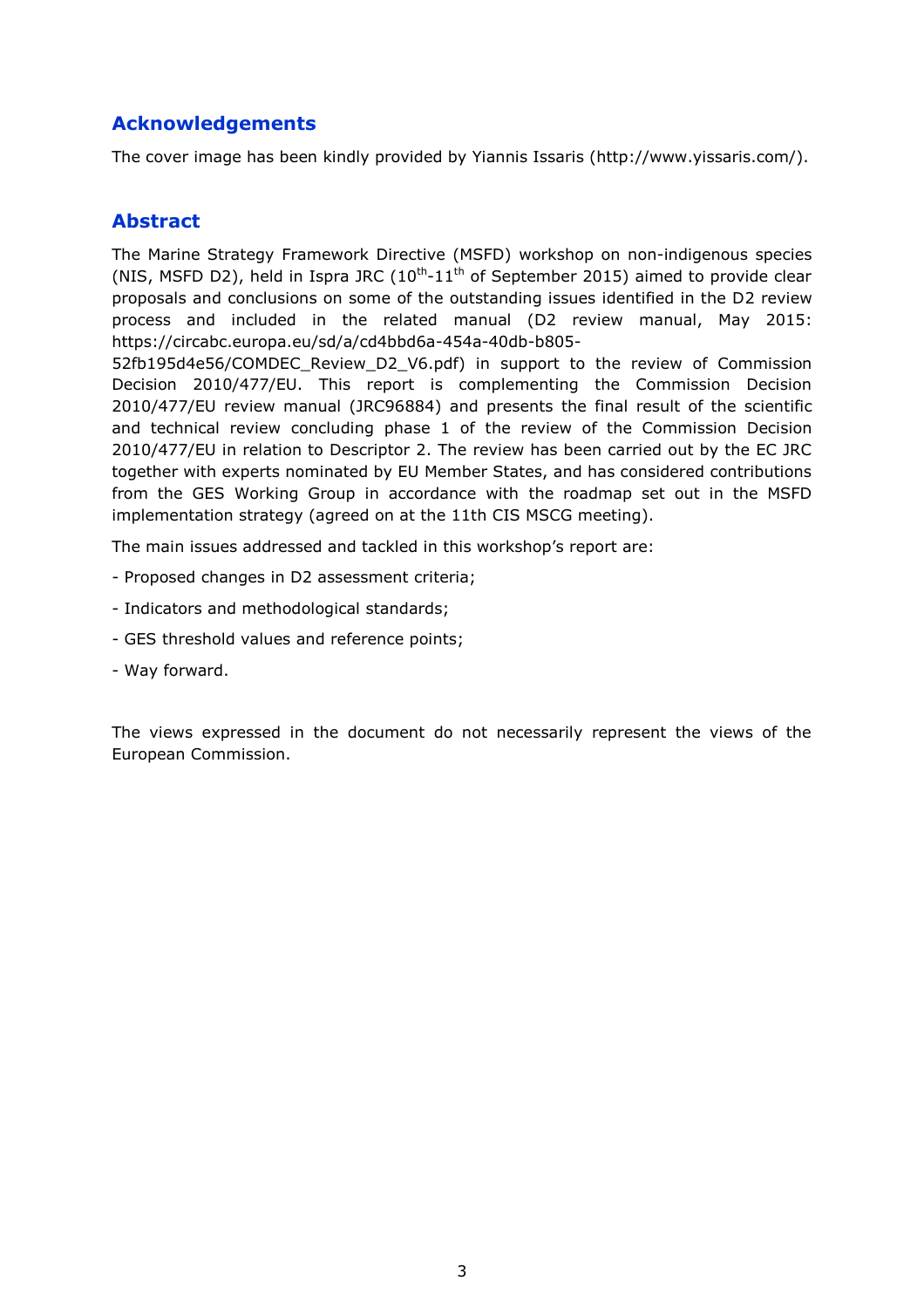### <span id="page-5-0"></span>**1. Introduction**

The main aim of the workshop was to discuss and resolve the remaining issues following phase 1 of the review of the Commission Decision 2010/477/EU regarding the Descriptor 2 'Non- indigenous species introduced by human activities are at levels that do not adversely alter the ecosystem" (D2 review manual, May 2015: [https://circabc.europa.eu/sd/a/cd4bbd6a-454a-40db-b805-](https://circabc.europa.eu/sd/a/cd4bbd6a-454a-40db-b805-52fb195d4e56/COMDEC_Review_D2_V6.pdf) [52fb195d4e56/COMDEC\\_Review\\_D2\\_V6.pdf\)](https://circabc.europa.eu/sd/a/cd4bbd6a-454a-40db-b805-52fb195d4e56/COMDEC_Review_D2_V6.pdf).

The Descriptor 2 (MSFD, 2008/56/EU) is a pressure descriptor that focuses on assessing the scale of the pressure and the scale of the impacts of marine non- indigenous species. New introductions of NIS and increases in the abundance and spatial distribution of established NIS should be prevented.

This report intends to complement the review manual for D2, further support the review process, feed the drafting of the revised Commission Decision on criteria and methodological standards on good environmental status (GES) of marine waters, and define the way forward on further technical and scientific needs.

The outline of the report follows the workshop's agenda (Annex I). The workshop's list of participants is in Annex II.

#### <span id="page-5-1"></span>**2. Changes to the assessment Criteria**

The descriptor is according to the Commission Decision 2010/477/EU to be assessed by two criteria (i.e. 2.1 and 2.2; Table 1). The expert group agreed to retain criterion 2.1, but to exclude the terms "state" and "abundance"; the first term is too general, related to the term "Characterization" and leading to confusion as D2 is not a state but a pressure descriptor, while the second term is handled at the indicator level. The term "invasive species" was also suggested to be excluded, so that the criterion can have a broader scope. The phrase "in terms of the pressure to the ecosystem" was added to make clear that criterion 2.1 is related to the measurement of the pressure of the nonindigenous species (NIS).

In the current Decision, the criterion 2.1 is assessed by one indicator, which was suggested to be splited into two indicators: 2.1.1 (trends in human-mediated new introductions) and 2.1.2 (trends in number, abundance, spatial and temporal distribution). However, the current indicator (2.1.1) received positive feedback and not all participants agreed with the split, sharing concerns about the incompatibility with the operational methods in OSPAR and HELCOM Regional Sea Conventions, but recognizing that the on-going methodological standards (indicators) developments are practically in line with the new proposed indicator 2.1.1. Regarding the Barcelona Convention, ongoing work on indicator development and monitoring guidelines are well in line with this split. It was agreed that trends in new introductions should be the priority for MSFD, since this will reveal valuable information to support D2 management and reduce the risk of new introductions (prevention: management of alien species pathways). For the 2.1.2, the term "biomass" was added next to the term "abundance", and it was recognized that the indicator 2.1.2 provides an additional level of detail to properly characterize the extend and intensity of this particular biological pressure.

A discussion took place whether only human mediated introductions should be taken into account for indicator 2.1.1 or unaided (natural dispersal) introductions from neighbouring infested areas (to which the alien species had arrived previously through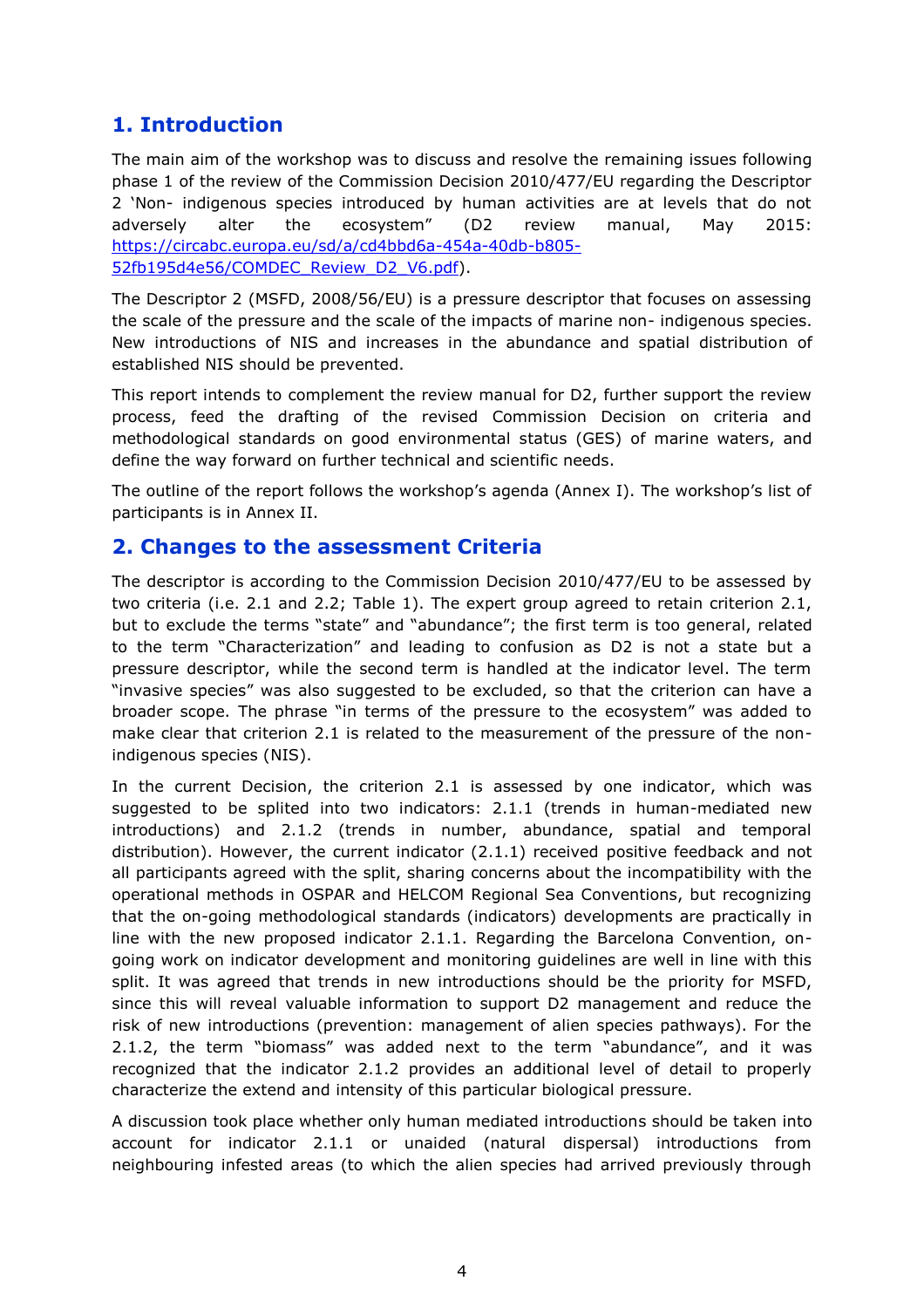anthropogenic pathways and vectors) should be also considered. The group agreed to take into consideration for the 2.1.1 indicator only the human-mediated introductions of NIS, and not those attributed to natural dispersal coming from neighboring infested areas. The term "human mediated" was added in 2.1.1. Doing so, there will be the possibility to measure the effectiveness of management measures, which prevent NIS human-mediated introductions in a given assessment unit. If a human-mediated introduction is likely the case for a NIS, but cannot be proven, then application of the precautionary approach should be followed and thus the NIS should be included in 2.1.1 indicator. Still, it was pointed out that in some regions it will be very difficult to disentangle if a given NIS, within the framework of its secondary spreading through EU waters, has arrived to a particular marine demarcation by natural means or through an anthropogenic vector.

Taking into account the human mediated introductions for the 2.1.1 indicator, it could lead to a possible exclusion of NIS dispersing naturally from an infested area to another, such as in the case of many Lessepsian species. Against this concern, it was proposed to include in 2.1.2 the term "trends in number", which is clearly related with the measurement of the pressure of NIS, taking thus into account all NIS, regardless their introduction pathway (human mediated or unaided).

Concerning criterion 2.2, there was a debate as to whether it should be retained or excluded. It was agreed that it is difficult to assess the impact of invasive NIS due to the lack of adequate methodologies and to the current gap in scientific knowledge on impacts of invasive species. Also, given the difficulty to control and eradicate NIS once established, concern was raised regarding the consequence of the inclusion of impact of NIS within D2 assessments. Still, the expert group agreed to retain 2.2, so to set the framework for the future implementation and make a concrete link with other Descriptors (i.e. part of D1, D3, D4 and D6); however, the importance of including the term "where feasible" in the indicator was emphasised and echoed by all. In addition, the term "invasive" was suggested to be excluded from the criterion 2.2.

The 2.2.1 indicator (ratio between non-indigenous vs native species) was proposed to be excluded from criterion 2.2, since it does not offer valuable information regarding impacts by invasive NIS. The 2.2.2 indicator was retained and rephrased appropriately (namely now as 2.2.1). A discussion of whether the latter indicator should be more specific took place. The addition of defined target species and taxonomic groups (based on specific criteria which would need to be outlined) was discussed, but eventually it was decided to delete the term "target" (and as a result it was not necessary to outline specific criteria). In addition, the phrase "structural and functional elements of the ecosystem" was chosen instead of "at the level of species, habitats and ecosystem". All revisions and annotations of the D2 criteria and indicators have led to the outcome definitions listed in Table 1.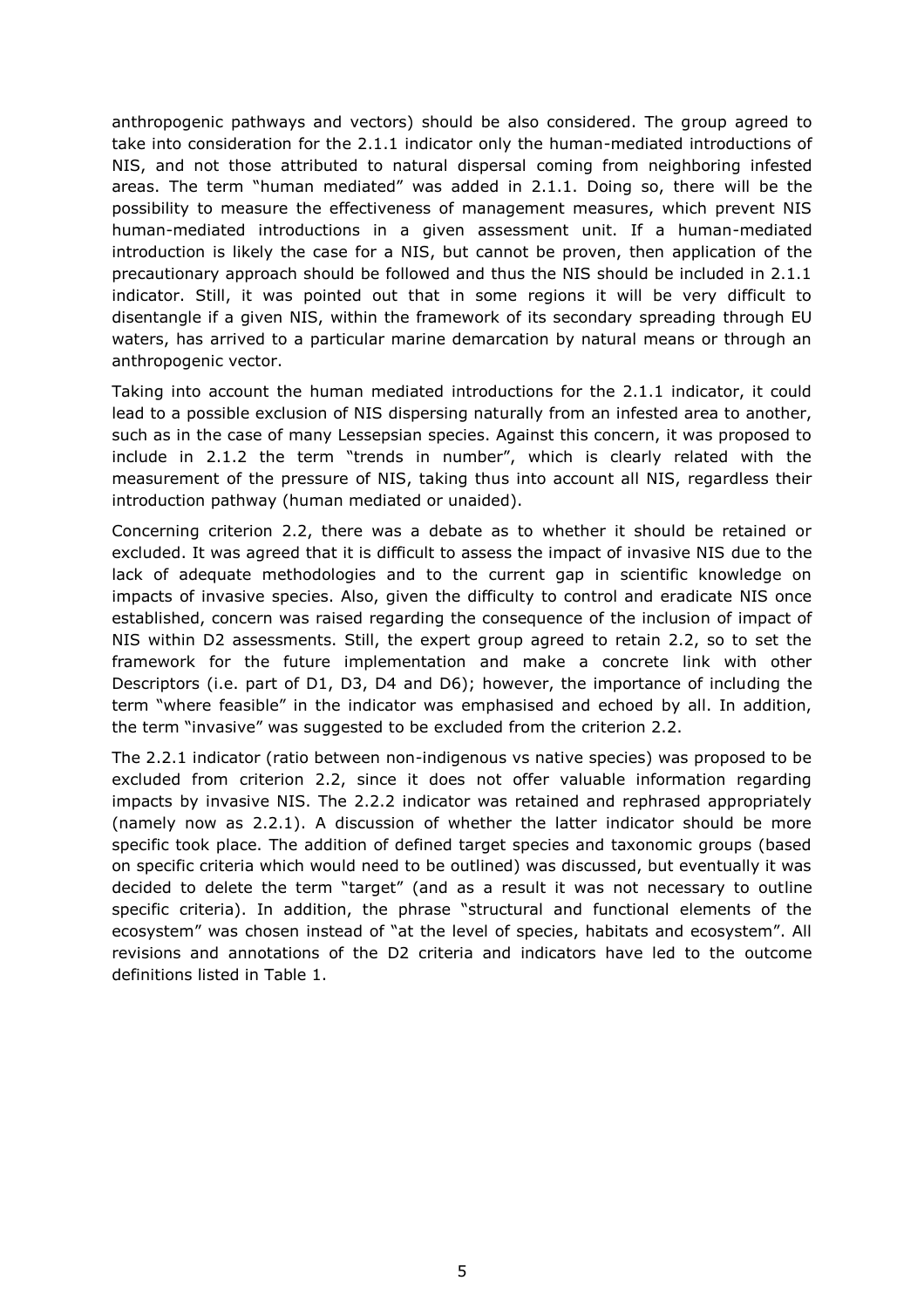|  |                                                                        |  | Table 1. D2 criteria and indicators in the Commission Decision on criteria and methodological standards |
|--|------------------------------------------------------------------------|--|---------------------------------------------------------------------------------------------------------|
|  | on Good Environmental Status (GES), proposed changes and their status. |  |                                                                                                         |

| Commission Decision 2010/477/EU, Part<br><b>B</b> , Descriptor 2                                                                                                                                                                                                                                                                                                                                                      | <b>Changes to Descriptor 2 assessment</b>                                                                                                                                  | Status of proposed<br>changes                                                                                                                                                                                                               |
|-----------------------------------------------------------------------------------------------------------------------------------------------------------------------------------------------------------------------------------------------------------------------------------------------------------------------------------------------------------------------------------------------------------------------|----------------------------------------------------------------------------------------------------------------------------------------------------------------------------|---------------------------------------------------------------------------------------------------------------------------------------------------------------------------------------------------------------------------------------------|
| 2.1. Abundance and state characterisation<br>of non-indigenous species, in particular<br>invasive species                                                                                                                                                                                                                                                                                                             | 2.1. Characterization of non-indigenous<br>species in terms of pressure to the<br>ecosystem.                                                                               | Agreed                                                                                                                                                                                                                                      |
| Trends<br>in abundance,<br>temporal<br>occurrence and spatial distribution in the<br>of<br>non-indigenous<br>wild<br>species,<br>non-indigenous<br>invasive<br>particularly<br>species, notably in risk areas, in relation to                                                                                                                                                                                         | 2.1.1. Trends in human-mediated new<br>introductions in the wild of non-<br>indigenous species, notably in risk<br>areas, in relation to the main vectors and<br>pathways. | Agreement<br>with<br>indicator value but not<br>fully agreement with<br>indicator split                                                                                                                                                     |
| main vectors and pathways<br>- of<br>the<br>spreading of such species $(2.1.1)$                                                                                                                                                                                                                                                                                                                                       | 2.1.2. Trends in number, abundance /<br>biomass, temporal occurrence, and<br>spatial distribution of non-indigenous<br>species.                                            | Agreement<br>with<br>indicator value but not<br>fully agreement with<br>indicator split                                                                                                                                                     |
| 2.2. Environmental impact of invasive non-<br>indigenous species                                                                                                                                                                                                                                                                                                                                                      | 2.2. Impact of non-indigenous species                                                                                                                                      | Some controversy but<br>inclined to agree                                                                                                                                                                                                   |
| - Ratio between invasive non-indigenous<br>species and native species in some well-<br>studied taxonomic groups (e.g. fish,<br>macroalgae, molluscs) that may provide a<br>measure of change in species composition<br>(e.g. further to the displacement of native<br>species) $(2.2.1)$<br>Impacts of non-indigenous invasive<br>species at the level of species, habitats and<br>ecosystem, where feasible (2.2.2). | 2.2.1. Environmental impact of non-<br>indigenous species on structural and<br>functional elements of the ecosystem<br>where feasible                                      | Agreement to delete<br>2.2.1.<br>Some<br>controversy regarding<br>the inclusion of $2.2.2$ ,<br>but eventually agreed<br>keeping 2.2.2 (namely<br>$2.2.1$ in the<br>new<br>version), if only it<br>includes the wording<br>"where feasible" |

A discussion took place regarding the proposal of a new criterion "propagule pressure", which is related to pathways. All participants agreed that this criterion would be very useful to tackle the problem of invasive NIS. However, propagule pressure does not fit in the criteria and indicators of D2 in terms of MSFD legislation, because it does not refer directly to the measure of pressure of NIS (criterion 2.1) and their impact (criterion 2.2), but is more related to the management of NIS (prevention/source of pressure management of pathways), and thus an indicator related to NIS targets. Finally, it was agreed that propagule pressure should be taken into account in art. 10 of MSFD (setting environmental targets).

### <span id="page-7-0"></span>**3. Exchange of information on indicators and methodological standards**

The aim of this issue was to share and discuss information on the indicators and methodological standards for D2.

There is an agreement on the need of developing specific indicators to assess D2. However, it was pointed out that indicators for the MSFD status descriptors (D1, D3 (part), D4 and D6 (part)) may or could include the impact of NIS (of invasive species).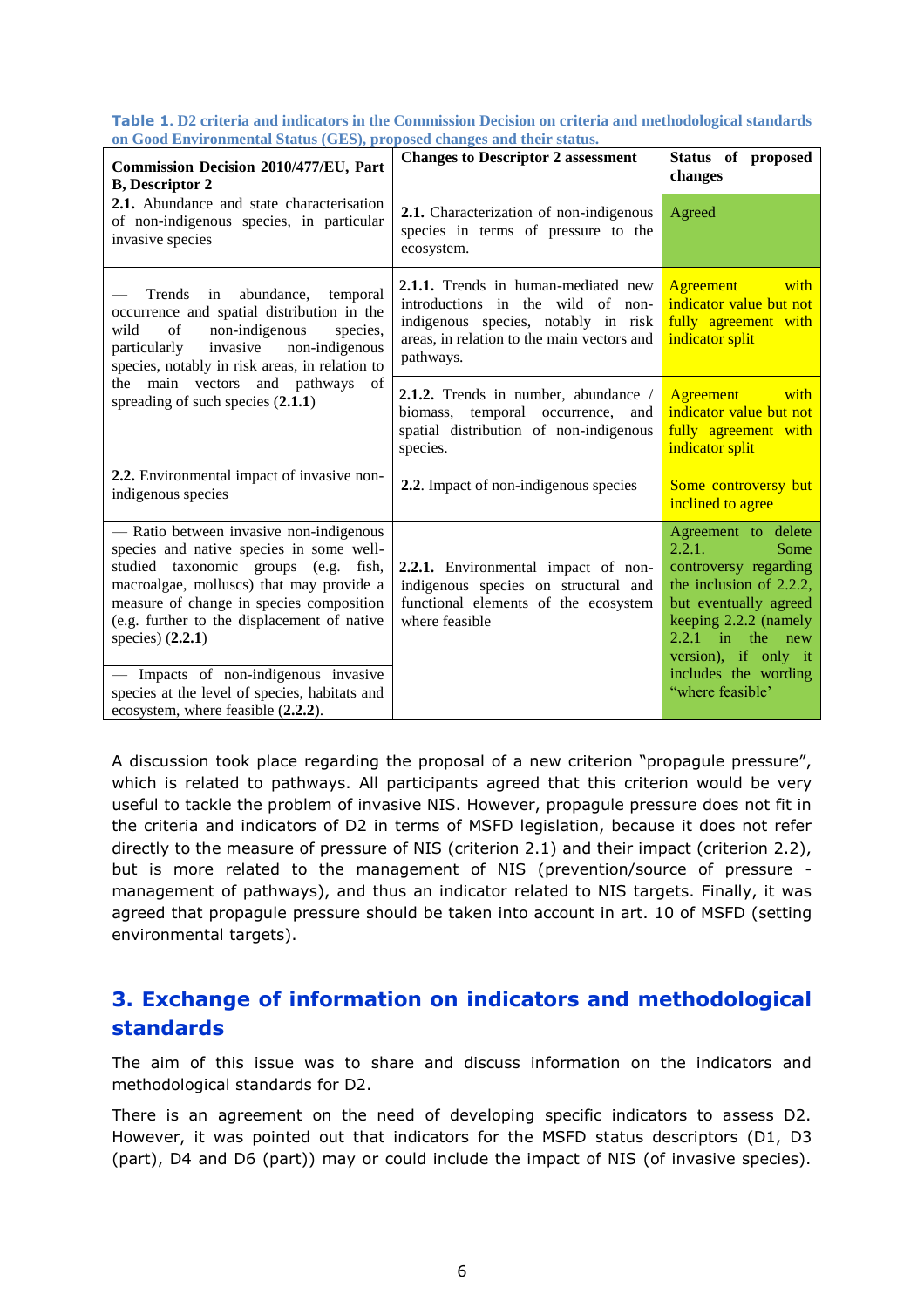Concern was raised regarding how to directly link e.g. D1 elements features to D2 impacts. NIS are not included in the remit of D1 and it is unlikely that NIS impacts are currently included in assessments under D1. Even if impacts are measured by the status descriptors, attributing these impacts to the presence of NIS may not be possible due to the lack of information regarding impacts of NIS. Moreover, it will not be possible to disentangle these impacts from those of other pressures, if respective contribution of each occurring pressure is not well characterized. Finally, the group agreed that in the frame of MSFD the components of status assessments (e.g. D1 benthic and pelagic habitats) should encompass NIS impacts, where these are exposed to the D2 pressure (cf. D1 review workshop report). Everybody agreed on the need of specific monitoring for D2 and we should not solely depend on D1 monitoring and assessments. Trends in new NIS introductions have been mostly assessed on monitoring projects not designed for D2. According to the recognised priority to assess trends of new introductions, there is a need for better and specifically designed monitoring, harmonised regionally and across regions.

Both OSPAR and HELCOM are close to finalising the development of a common regional indicator (trends in arrival of new NIS), criterion 2.1 (2.1.1). The indicators of both Regional Sea Conventions (RSCs) are similar and constitute the result of collaboration between the two Conventions. The Barcelona Convention is also working towards developing an indicator for criterion 2.1.

The Biopollution Level Index (BPL) was reported to be used by some HELCOM member countries and could in principle be applied to other marine areas, but it requires considerable data on impacts, which is generally missing. Even in areas where it has been applied, it is substantially based on expert judgement of NIS impacts and is therefore associated with considerable uncertainty. Further work is required to improve the knowledge on NIS impacts, develop suitable indicators of impact and acquire the underlining data.

The need to ensure harmonisation and the quality of NIS monitoring for purposes of D2 assessments is considered as a critical issue. This has been tackled within individual member states, RSCs organisations and dedicated regional projects and it would benefit from initiative at European level to provide general recommendations based on the ongoing work.

### <span id="page-8-0"></span>**4. Exchange of information on GES threshold values and reference points**

According to the lack of specific and standardized monitoring for D2, the discussion focused in the determination of GES thresholds. Regarding the 2.1.1 indicator a discussion took place concerning the spatial and temporal scale of the indicator. There was an agreement to follow the 6 year cycle (this is already embedded in the existing indicators or those that are currently in development) as a minimum requirement for reporting and follow the MSFD spatial scale of (sub)regions. In addition, baseline information will be vital for the assessment of trends in new introductions, and the agreement on the principle for setting the baseline is essential for the coherent assessment of the particular indicator within and across marine regions.

The thresholds of "one new introduction" in the German part of the Baltic Sea and "one to two new introductions" in the German part of the North Sea (where the introduction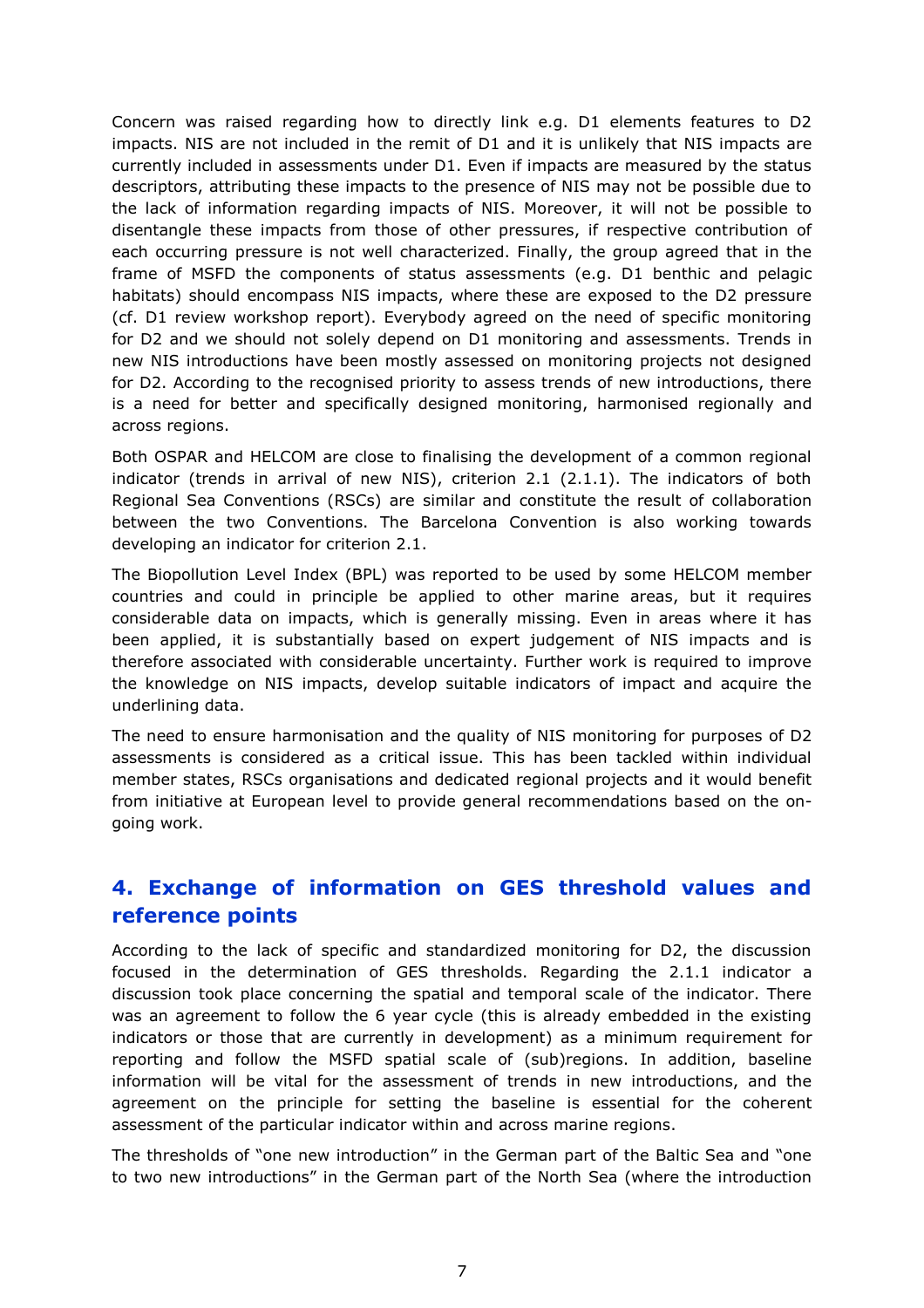rate is higher) were proposed; however, concern was raised that these values would be rather unrealistic taking into account the increasing trend of new introductions worldwide. The long standing GES threshold of zero introductions in the HELCOM area is even more ambitious; it has been proposed to be complemented by an interim "goal" of a declining trend in new introductions.

Without a standardized monitoring frame and a quantitative baseline, setting thresholds is not scientifically and statistically relevant ("the more the observation effort will increase, the more new NIS will be observed"). In conclusion, no quantitative threshold or baseline for 2.1.1 is feasible. However, everybody agreed that GES should be related to a reduction in the rate of new introductions, according to methodological and monitoring standards still to be implemented (e.g. numbers and EU network of assessment area; frequency, seasonality and synchronization of observation, etc.).

Regarding 2.1.2 similar arguments related to 2.1.1 led to inability to adopt specific thresholds for trends in NIS numbers, abundance and geographical distribution; since it was considered that these thresholds are in principle "case specific", varying among species and different ecosystems.

Regarding 2.2.1 indicator, the plenary agreed that measuring the impact of invasive NIS is difficult and that there are not enough scientific data or monitoring programmes to support 2.2.1. The Biological Pollution Index (BPL) used by some Member States, but evaluated as not relevant by some others, is not generally accepted for 2.2.1; however, an involved expert informed the participants that a new version of this index will be deployed soon, which could be more concise and easier to apply.

### <span id="page-9-0"></span>**5. Conclusions**

The implementation of MSFD Descriptor 2 requires further work and needs further support. The on-going work in the Member States, RSCs and projects will provide experience and knowledge, which should feed in the implementation process. Therefore, it is advised to involve the D2 expert group for the purpose of contributing to the harmonization and coherent implementation of MSFD Descriptor 2, mostly in relation to:

- **Monitoring**
- Scales and aggregation
- Thresholds and reference points.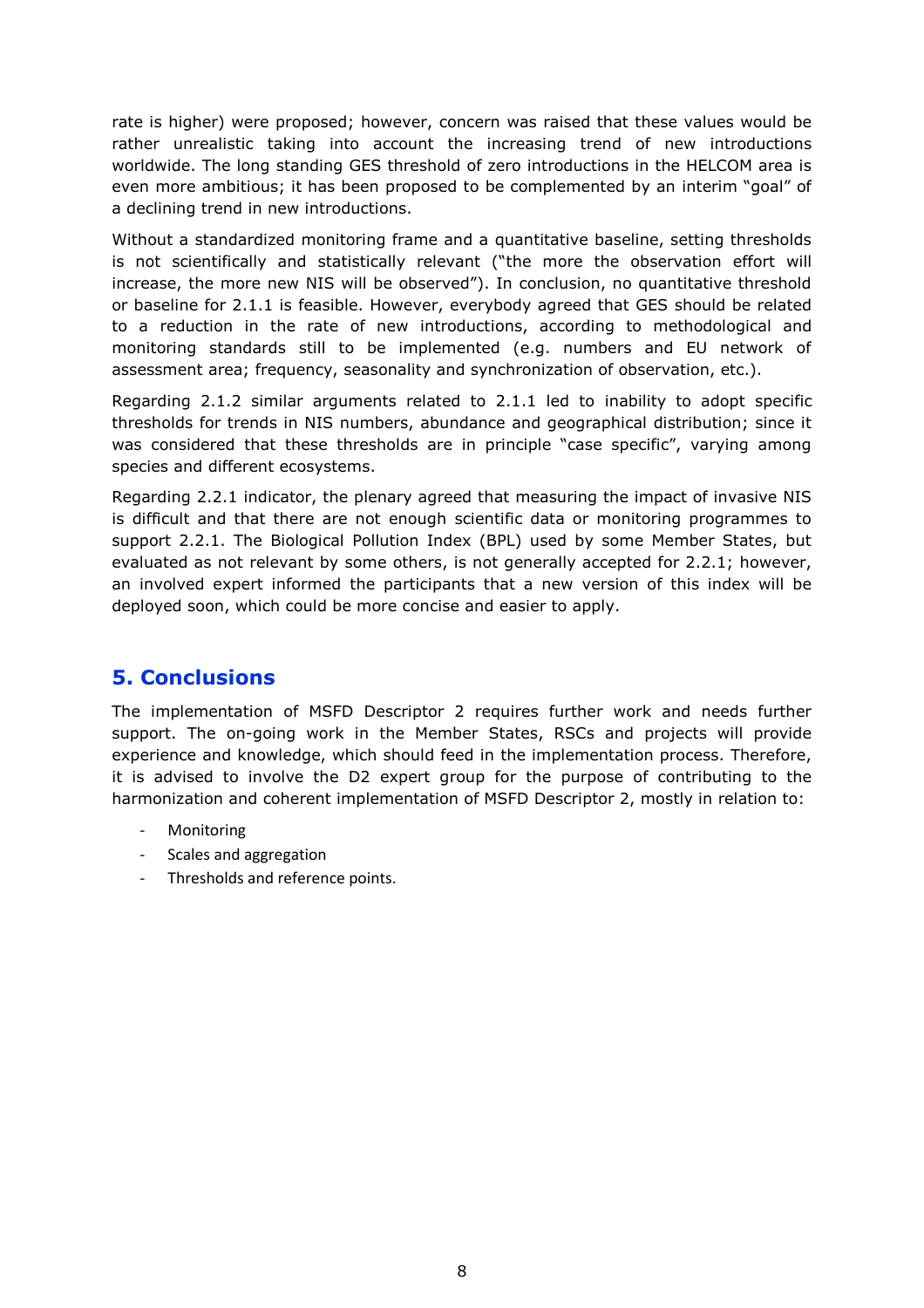## <span id="page-10-0"></span>**Annex I: Agenda of the workshop WORKSHOP AGENDA**

|       | Day 1 - Thursday 10 <sup>th</sup> September                        |
|-------|--------------------------------------------------------------------|
| 09:00 | <b>REGISTRATION</b>                                                |
|       |                                                                    |
| 09:30 | Welcome by DG JRC, ENV                                             |
|       | Introduction: Scope and objectives of the workshop<br>1.           |
| 10:30 | <b>COFFEE BREAK</b>                                                |
| 11:00 | 2. Changes in Criteria                                             |
|       |                                                                    |
| 13:00 | <b>LUNCH BREAK</b>                                                 |
| 14:00 | 2. Changes in Criteria (cont.)                                     |
|       |                                                                    |
| 15:30 | <b>COFFEE BREAK</b>                                                |
| 16:00 | 3. Exchange of information on indicators/ methodological standards |
|       |                                                                    |
|       |                                                                    |

## 18:00 *CLOSURE OF DAY 1*

### *Day 2 – Friday 11th September*

09:00 4. Exchange of information on GES threshold values and reference points

|       | 10:30 <b>COFFEE BREAK</b>                                                          |
|-------|------------------------------------------------------------------------------------|
| 11:00 | 4. Exchange of information on GES threshold values and reference points<br>(cont.) |
| 12:00 | 5. AOB                                                                             |
|       | 12:30 Conclusions                                                                  |
| 13:00 | <b>END OF THE WORKSHOP</b>                                                         |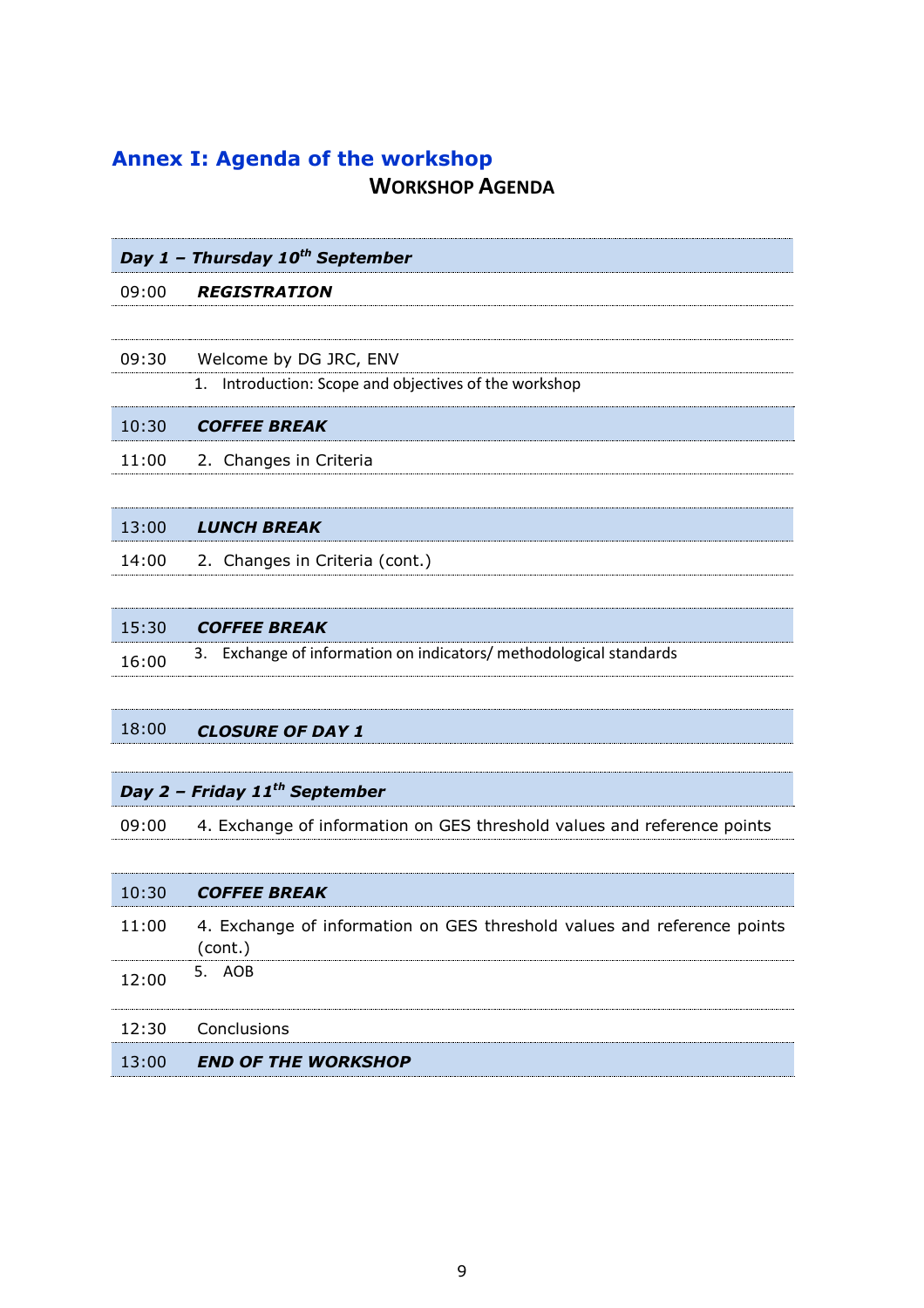# <span id="page-11-0"></span>**Annex II: List of participants**

List of participants:

| Name                         | Contact                               |  |
|------------------------------|---------------------------------------|--|
| <b>ALEMANY</b>               | francisco.alemany@ba.ieo.es           |  |
| <b>FRANCISCO</b>             |                                       |  |
| <b>CARDOSO</b><br><b>ANA</b> | ana-cristina.cardoso@jrc.ec.europa.eu |  |
| <b>CRISTINA</b>              |                                       |  |
| <b>CHEILARI ANNA</b>         | anna.cheilari@ec.europa.eu            |  |
| <b>GUÉRIN LAURENT</b>        | lguerin@mnhn.fr                       |  |
| <b>HOPPE KAI</b>             | kai.hoppe@kuestenbiologie.de          |  |
| <b>KABUTA SAA</b>            | saahenry.kabuta@rws.nl                |  |
| <b>MAVRI BORUT</b>           | mavric@mbss.org                       |  |
| <b>MIOSSEC</b>               |                                       |  |
| <b>LAURENCE</b>              | laurence.miossec@ifremer.fr           |  |
| <b>OJAVEER HENN</b>          | henn.ojaveer@ut.ee                    |  |
| <b>ORLANDO-</b>              |                                       |  |
| <b>BONACA</b>                | orlando@mbss.org                      |  |
| <b>MARTINA</b>               |                                       |  |
| <b>OUERGHI ATEF</b>          | atef.ouerghi@rac-spa.org              |  |
| <b>PALIALEXIS</b>            | andreas.palialexis@jrc.ec.europa.eu   |  |
| <b>ANDREAS</b>               |                                       |  |
| <b>SOMMA</b>                 | francesca.somma@jrc.ec.europa.eu      |  |
| <b>FRANCESCA</b>             |                                       |  |
| <b>TIDBURY</b>               | hannah.tidbury@cefas.co.uk            |  |
| <b>HANNAH</b>                |                                       |  |
| <b>TSIAMIS KOSTAS</b>        | konstantinos.tsiamis@jrc.ec.europa.eu |  |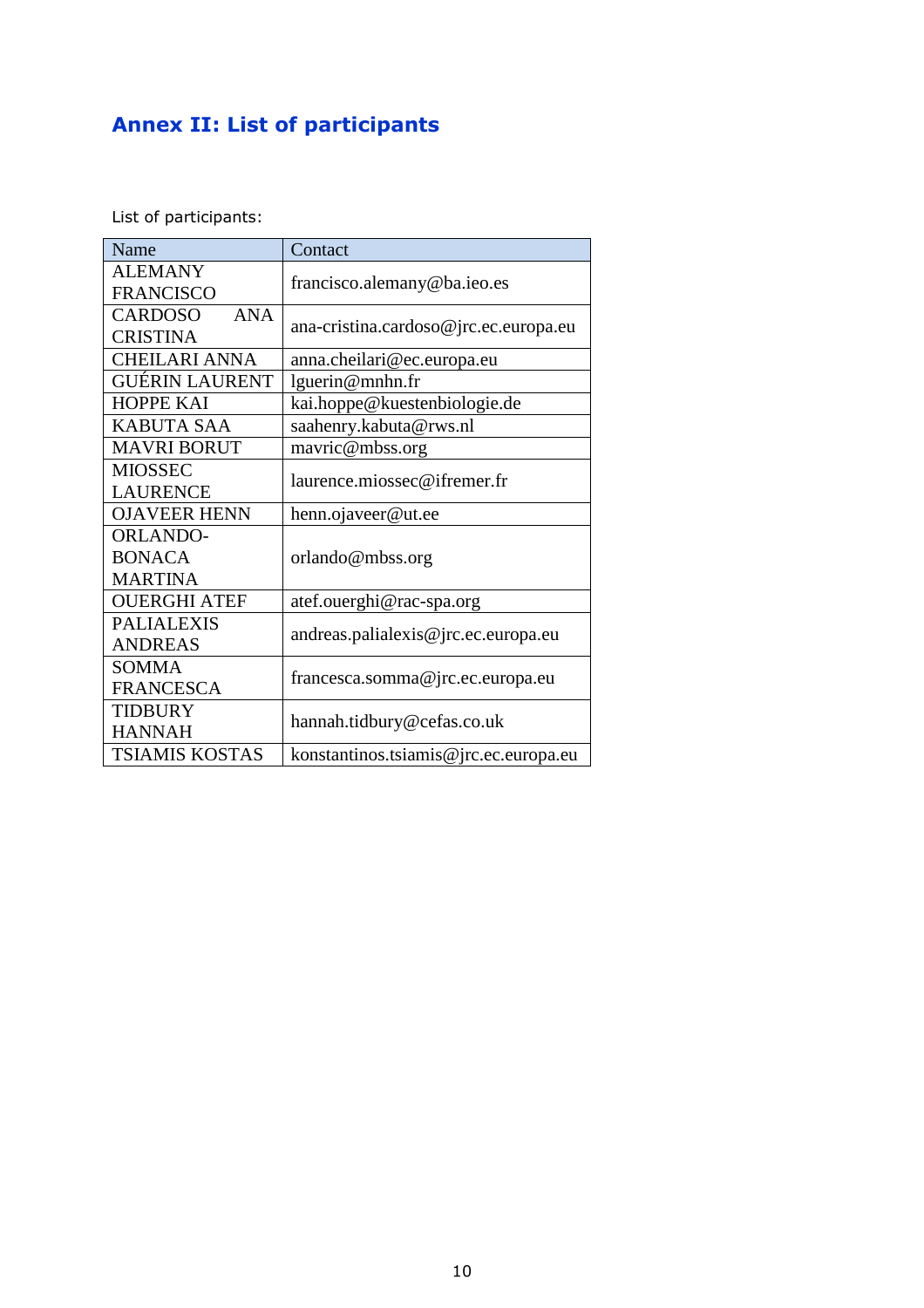Europe Direct is a service to help you find answers to your questions about the European Union Free phone number (\*): 00 800 6 7 8 9 10 11 (\*) Certain mobile telephone operators do not allow access to 00 800 numbers or these calls may be billed.

A great deal of additional information on the European Union is available on the Internet. It can be accessed through the Europa server http://europa.eu

#### **How to obtain EU publications**

Our publications are available from EU Bookshop (http://bookshop.europa.eu), where you can place an order with the sales agent of your choice.

The Publications Office has a worldwide network of sales agents. You can obtain their contact details by sending a fax to (352) 29 29-42758.